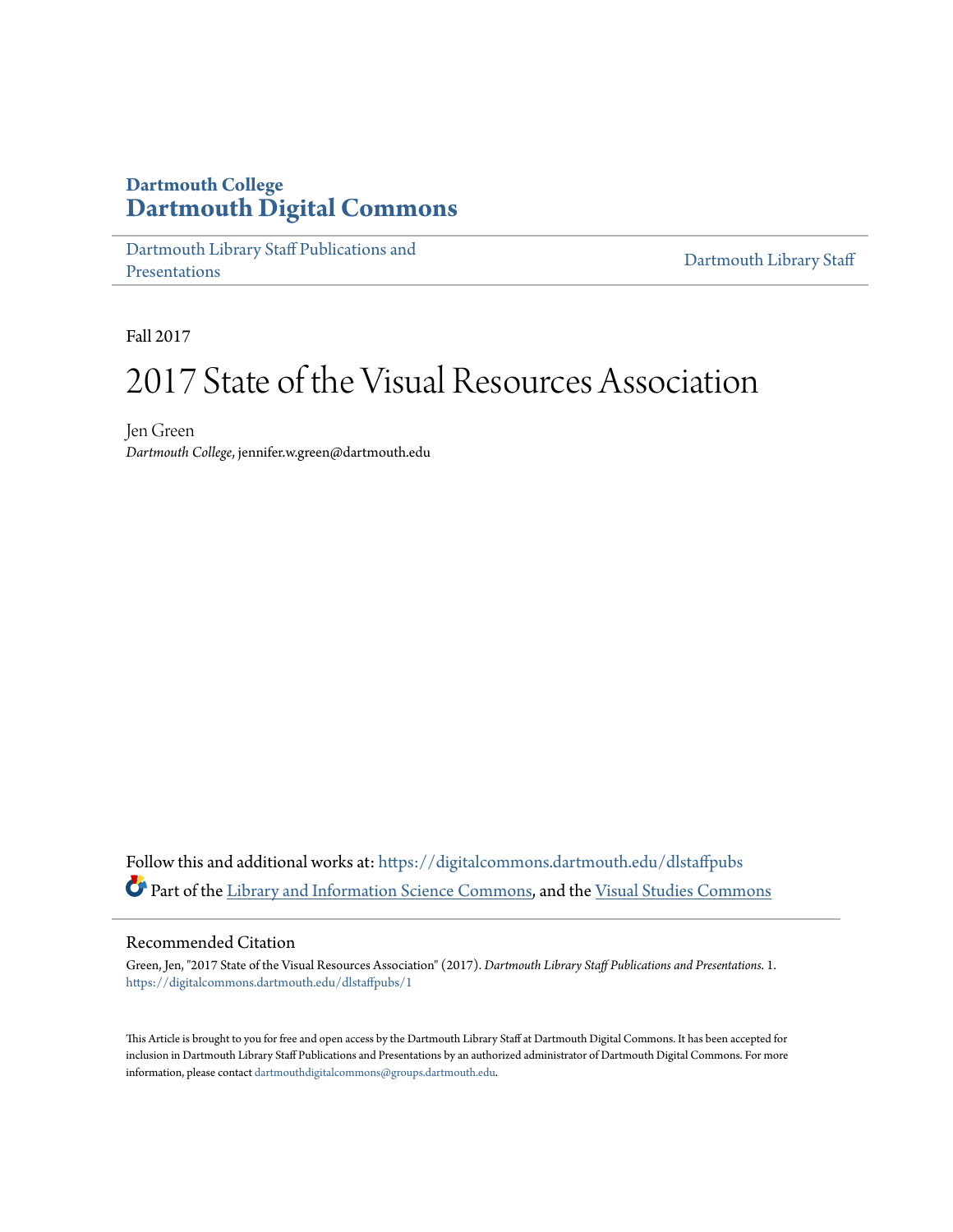### **[VRA Bulletin](http://online.vraweb.org/vrab?utm_source=online.vraweb.org%2Fvrab%2Fvol44%2Fiss1%2F1&utm_medium=PDF&utm_campaign=PDFCoverPages)**

[Volume 44](http://online.vraweb.org/vrab/vol44?utm_source=online.vraweb.org%2Fvrab%2Fvol44%2Fiss1%2F1&utm_medium=PDF&utm_campaign=PDFCoverPages) | [Issue 1](http://online.vraweb.org/vrab/vol44/iss1?utm_source=online.vraweb.org%2Fvrab%2Fvol44%2Fiss1%2F1&utm_medium=PDF&utm_campaign=PDFCoverPages) [Article 1](http://online.vraweb.org/vrab/vol44/iss1/1?utm_source=online.vraweb.org%2Fvrab%2Fvol44%2Fiss1%2F1&utm_medium=PDF&utm_campaign=PDFCoverPages)

October 2017

# 2017 State of the Visual Resources Association

Jen W. Green *Dartmouth College*, jennifer.w.green@dartmouth.edu

Follow this and additional works at: [http://online.vraweb.org/vrab](http://online.vraweb.org/vrab?utm_source=online.vraweb.org%2Fvrab%2Fvol44%2Fiss1%2F1&utm_medium=PDF&utm_campaign=PDFCoverPages)

### Recommended Citation

Green, Jen W. (2017) "2017 State of the Visual Resources Association," *VRA Bulletin*: Vol. 44 : Iss. 1 , Article 1. Available at: [http://online.vraweb.org/vrab/vol44/iss1/1](http://online.vraweb.org/vrab/vol44/iss1/1?utm_source=online.vraweb.org%2Fvrab%2Fvol44%2Fiss1%2F1&utm_medium=PDF&utm_campaign=PDFCoverPages)

This Association News is brought to you for free and open access by VRA Online. It has been accepted for inclusion in VRA Bulletin by an authorized editor of VRA Online.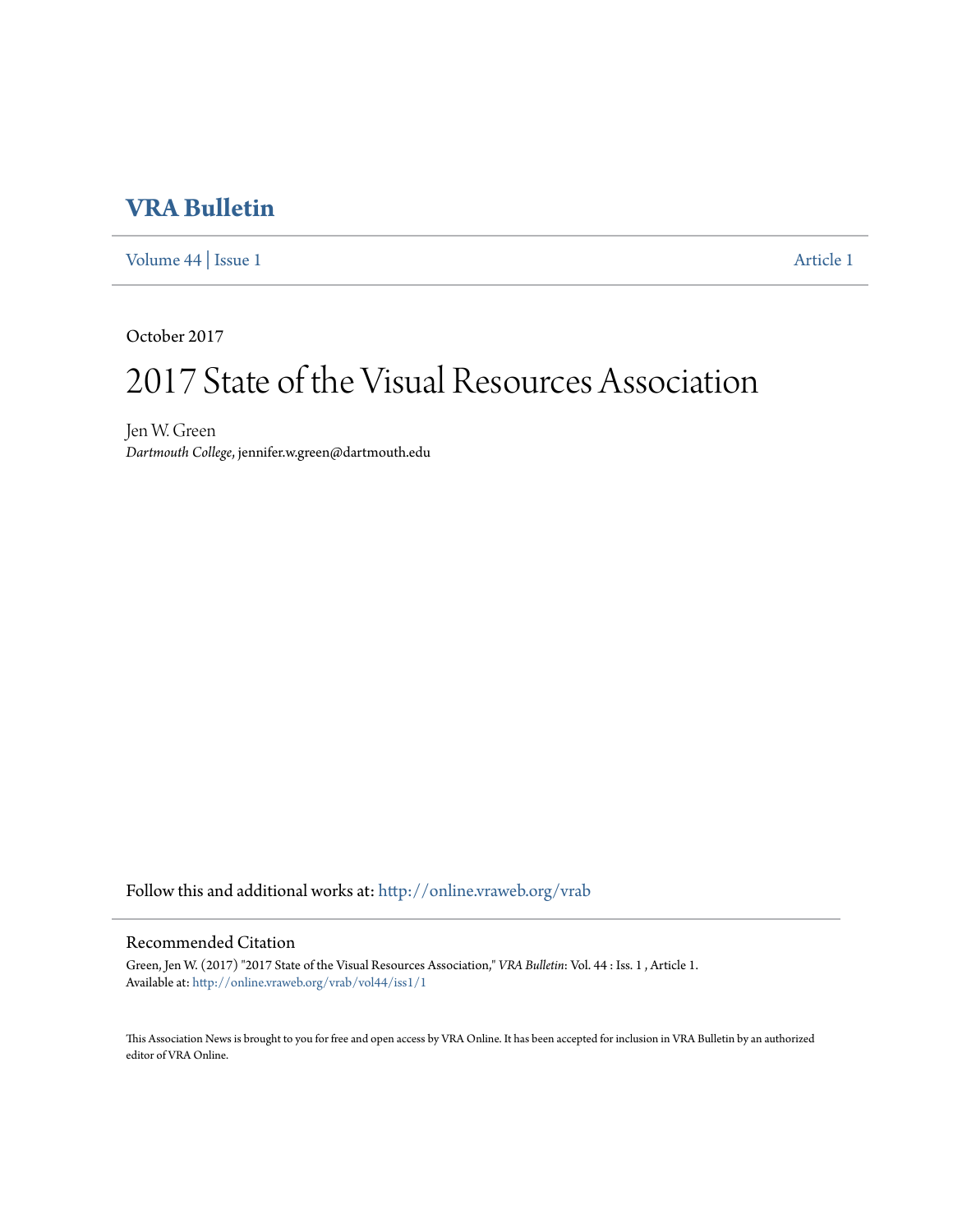## 2017 State of the Visual Resources Association

#### **Abstract**

During the 2017 Annual Business Meeting of the Visual Resources Association in Louisville, Kentucky, the president highlighted the accomplishments and challenges of the Association in a state of the association presentation. This article provides the transcript.

#### **Author Bio & Acknowledgements**

Jen Green is the Digital Scholarship Librarian within the Scholarly Communication, Copyright, and Publishing Program at Dartmouth College in New Hampshire. She received her graduate degree in Library and Information Science from Dominican University at the College of Saint Catherine. Her experience and interests include open access implementation, copyright, publishing, data management, public access, curation of digital collections, as well as education and outreach covering these interests for a variety of disciplines.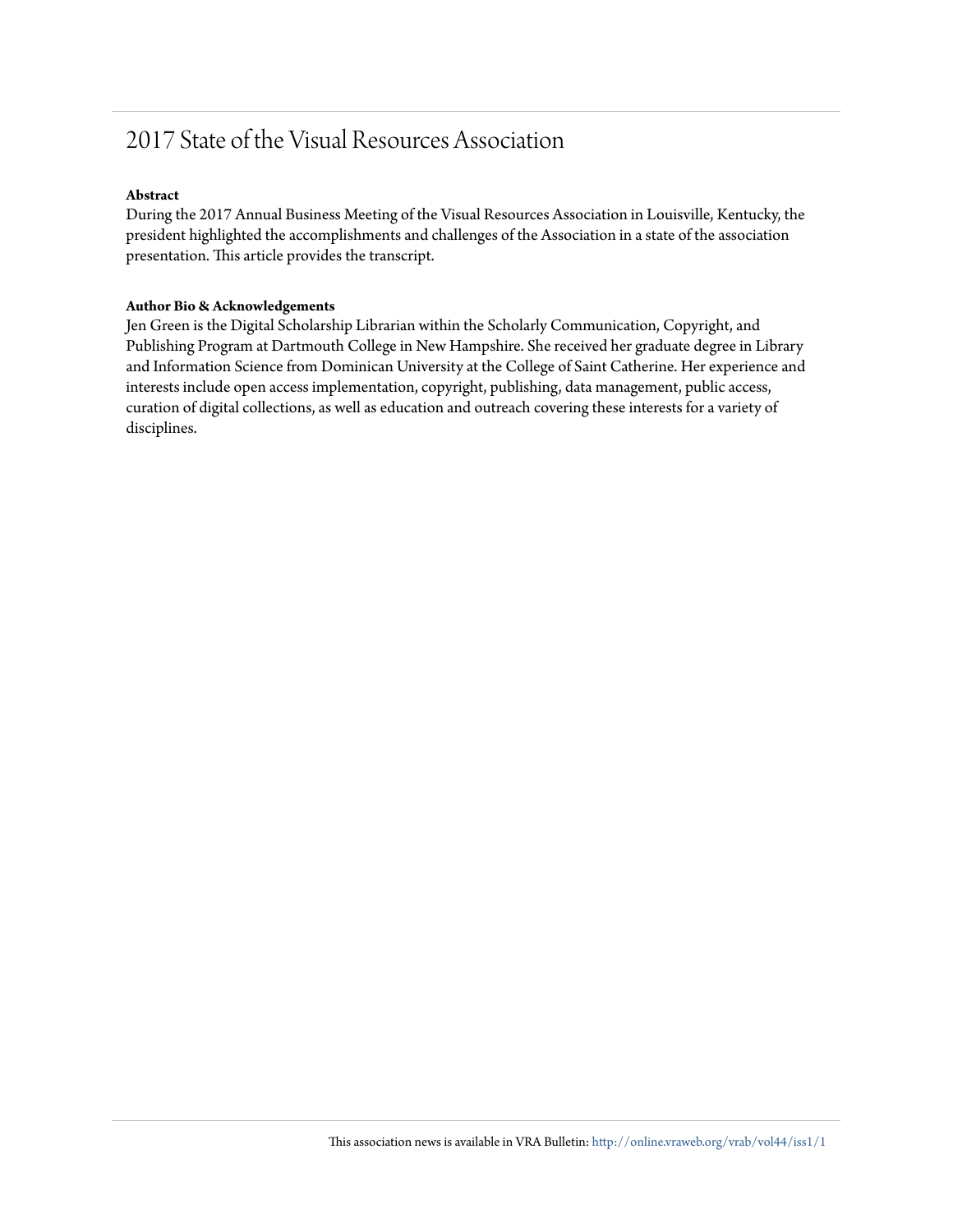VRA's Annual Business Meeting offers us a time to step back and reflect on our accomplishments over the past year, envision how to leverage our professional strengths in support of each other, and identify areas where we face challenges and adversity. As I read the annual reports of our committees, task forces, affiliates, chapters, and appointees, I was struck by the amazing projects and initiatives with which many of you are engaged. The annual reports are a true testament to the importance of your work and the value that you place on it. While there isn't nearly enough time this morning to share all the Association's accomplishments within the past year, I will highlight a couple of them for you now.

The Online Learning Task Force (OLTF) completed their pilot initiative to produce and test various ways to deliver webinars and online professional development content to members and beyond. The task force developed two pre-recorded webinars on the topics of makerspaces and embedded metadata featuring instruction by two VRA members, Chris Strasbaugh and Greg Reser respectively. The task force's final report will help the Board determine how we can meet members at their point of information need, and we are eager to use the recommendations to help us design quality online content for our members.

The VRA Bulletin is now up-to-date with the release of Volume 43. This has been no small task, and we'd like to congratulate and express our appreciation to Maureen Burns and Hannah Marshall for seeing this through. Members can now expect to have access to new issues twice per year. In addition to this, we've incorporated a hybrid peer review process into the bepress system, which authors can opt into with the publication of Volume 44, Issue 1. You will be hearing more about this in the coming weeks, but if you are interested, Maureen and Hannah will be available to talk with you more about this at the Volunteer Studio later today.

The list of accomplishments stretching across our committees, task forces, appointees, liaisons, and you, our individual members, is astounding, overwhelming, and too much to cover in this speech. So, I apologize for not taking the time to mention each of you by name, but please know that the work you do does not go unnoticed. I am continuously amazed by your brilliant minds and productive approaches. But, today I need to use this time to present some serious topics and ideas that I'd like us all to consider together.

The annual reports outline our goals and achievements, but they are also evidence of our members' ever expanding knowledge-base and areas of expertise. When I joined the VRA more than ten years ago, we were assessing 35mm slide collections to prepare our transition from analog to digital collection management, and we were helping faculty build digital presentations while easing them gently away from slide carousels. Don't get me wrong, some of us may still be doing this, and the VRA continues, as it should, to address these needs. But, increasingly, our members are saying that they support digital collections more broadly in terms of content and format, and they are asked to reach audiences across the entire institution and beyond. This means that some of our members are doing less image scanning and cataloging and more consultation within the areas of copyright, educational technology, data visualization, digital humanities, open access, scholarly communication, publishing, and web design--to name some. So, here's the elephant in the room: Does this make the VRA irrelevant to members or potential members whose roles are shifting? It could. Unfortunately, we often hear about our colleagues' scope shift after they've decided to end their VRA membership. But, I feel strongly that we don't have to let changes within the profession decide our relevance. We have the power to assert our value to current and prospective members, but this is going to require work that involves selfreflection, open minds, creativity, and a willingness to meet our current and prospective members where they are. I think we are up for these challenges.

1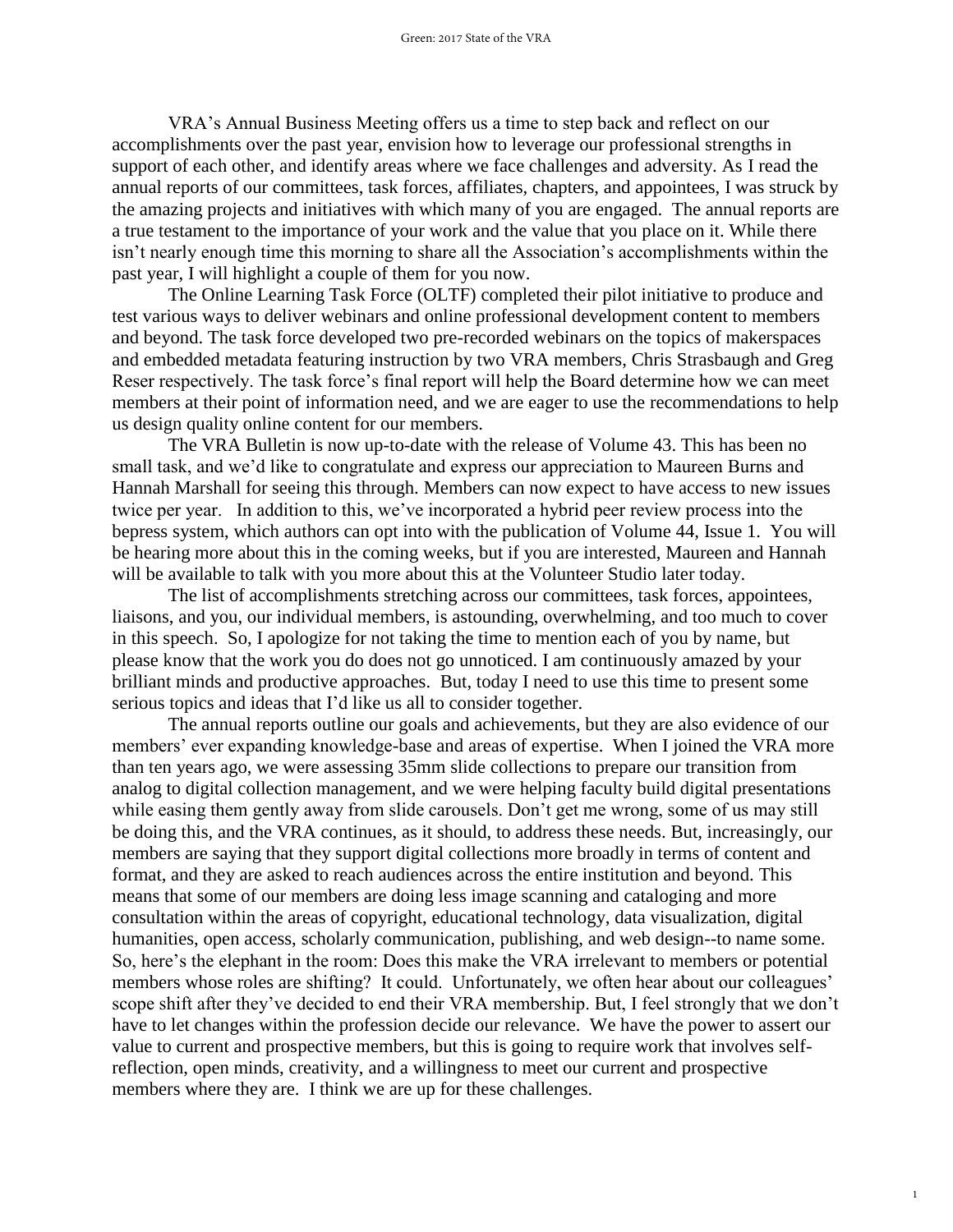One major challenge that we've faced through our professional transitions is our ability to clearly articulate who we are and what we can do. This has been a topic of conversation at all levels of the Association for multiple years. It's been discussed at chapter meetings, on task forces, at leadership breakfasts and Board meetings, over coffee, over lunch, over cocktails, at red lights, waiting in line for security at the airport. This process of thinking and talking is natural and important when approaching transition. It helps us make sense of it and facilitates exploration of new pathways. But, on the other side of contemplation and conversation is action, and if we hope to ensure our relevance and our survival as an Association, the time to act is now.

We have acted already in some ways. One important step was the release of the Professional Status report this past year. The results of the survey helped us better understand our diverse communities of practice as well as the needs of those communities. We now have evidence that our colleagues have taken on new roles in areas such as scholarly communication, visual literacy, and educational technology. The report also helped facilitate focused conversations at the Board's mid-year meeting. We know that, as an Association, we are prepared to support these new areas of expertise through conference content, publication, and professional development. But the question remains, how can we communicate that clearly before current members leave and prospective members look elsewhere.

Visualizations can be powerful instruments in conveying clear messages, and one of our goals this year was to design one such powerful visualization for the VRA. As it happened, Board conversations about infographics were occurring while we were reviewing this year's conference session and workshop proposals. We'd approved the workshop "Visual Communication, organization, and notetaking" proposed by Rebecca Moss and John Trendler and then realized that we'd just identified experts who might be willing to create a visualization or infographic to help us better articulate the VRA. By the way, their workshop is on Saturday; there are still spots open. Rebecca and John graciously agreed to take some of the Board's bullet points about the VRA today and turn that into a visualization or infographic which we could use on our website and marketing materials. These are the bullet points that we gave them:

- Digital Media capture, metadata, delivery
- Collection Management organize, share, preserve
- Network standards, interoperability, collaboration
- Educate visual literacy, pedagogy support
- Scholarly Communication publishing, intellectual property, digital humanities
- And, this is what Rebecca and John have come up with:

[https://public.3.basecamp.com/p/xiHg9LsqPX91pmMDYAW6B4QN.](https://public.3.basecamp.com/p/xiHg9LsqPX91pmMDYAW6B4QN) The Board is extremely excited about this product and we feel strongly that this lays the foundation for clear communication (with ourselves first and prospective members next) about the areas of expertise addressed within the VRA and by our members.

Membership numbers is another one of our challenges, and it's no secret that fluctuation in membership is of critical concern for the VRA. Member dues make up most of our operating budget, so the financial viability of the Association depends on member retention and growth. We can try to cut costs on conference expenses to make up for dwindling member numbers and conference registrations, but our contracts with hotels often minimize or eliminate that option. This year, with lower attendance numbers, we struggled to meet our food and beverage minimum, which has financial consequences. Treasurer Jeannine [Keefer] is better at explaining this, so I will let her do that shortly. Re-imagining how we present ourselves and engage with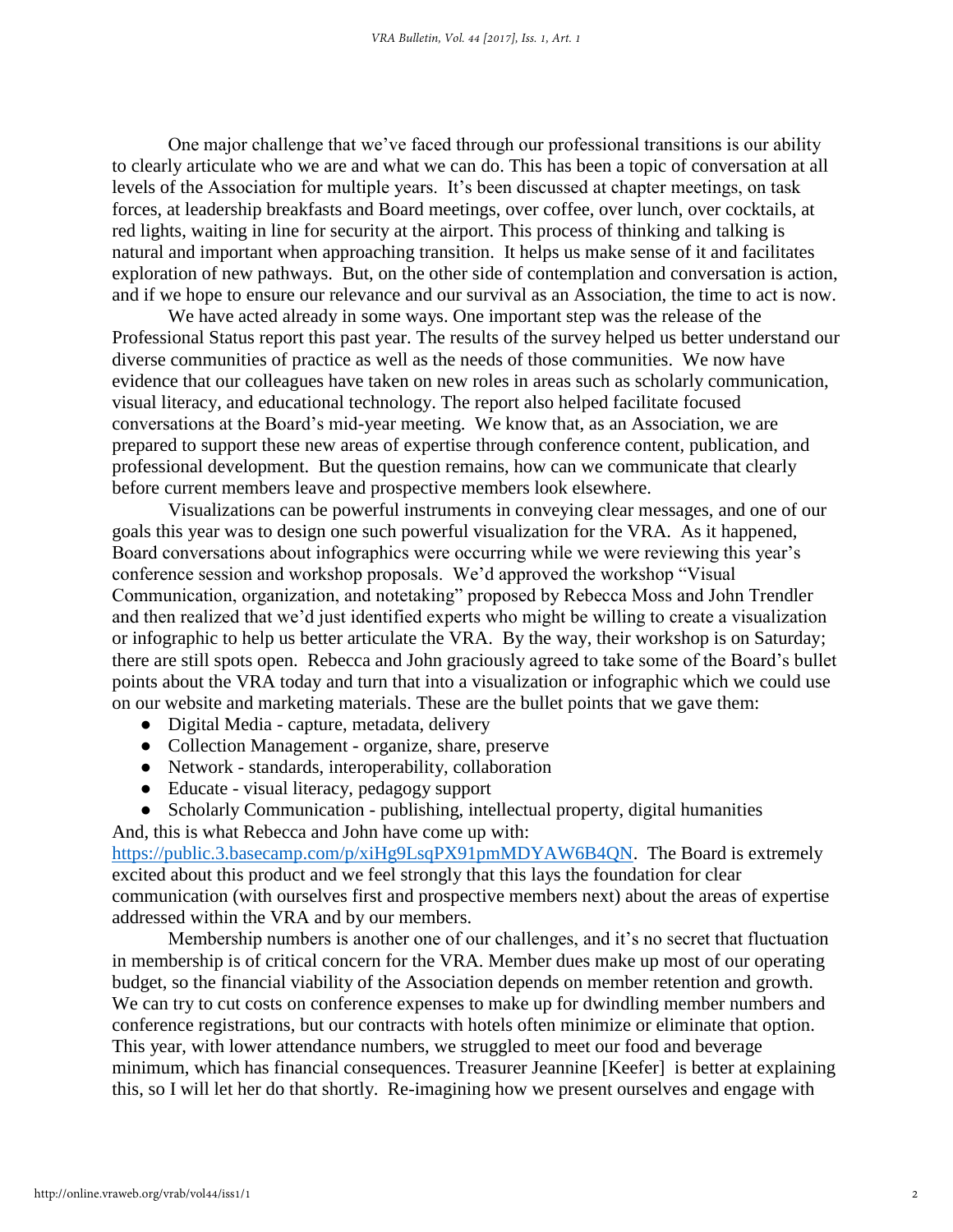current and prospective members could help us increase member numbers, but if we hope for a long and sustainable future, the VRA also needs to rethink our conference model.

Our annual conference is the largest expense we face and it's unsustainable. Previous Boards have laid this out for us in the past. We know that our conference profits and losses fluctuate from year to year. Providence in 2013 was profitable by about \$11,000, but in Milwaukee the next year, we lost about \$10,000. If we combined profits from the following two conferences (Denver and Seattle), we picked up about \$10,000 again, bringing us back to even. Registration numbers obviously influence our profit margins. This year, there are 148 (50-100 less than the previous four years, not counting Seattle) of you registered and attending, and we expect to lose about \$10,000 again. This yo-yo profit/loss model is not sustainable. We have a hole in our vessel and our attempts to slightly modify the conference model each year to break even is not the size bucket we need to keep the vessel from slowly sinking.

Please know that I am thrilled to see you here this morning, but this year's conference attendance concerns me. We all understand the factors that impact conference attendance (location, time of year, competing conferences). But, this year's conference is part of a downward trend that we've been watching for several years. This Board and those before us have discussed a variety of conference model options: biennial conferences, conferences at universities instead of hotels, conferences in the same city every year, conferences at a different time of year, etc. These options pose risks and challenges, but I would argue that they all offer new opportunities as well. As I mentioned earlier, there is a time for discussion and then there is a time for action. With action in mind, the Board and I would like to throw something at the wall and see how it sticks. Let's begin a biennial conference cycle starting in 2020. Take a moment to absorb that.

If we did this, we would meet again next year in Philadelphia and then 2019 would be our first off year. There are some opportunities and risks about this that we can identify right away: Some opportunities:

- The Board and our Committees would spend less time on conference planning and more time discussing and acting upon building a healthy future for the Association.
- There would be space to re-envision conference programming, locations, venues, sponsorship, and travel awards.
- We could use VRA off-years to explore conferences held by our affiliated Associations.
- Members may find it easier to advocate biennially for professional funds from their institutions.

Some risks:

- Members might not like this and leave.
- The Association loses a sense of continuity.
- Members have reduced networking opportunities that annual face-to-face meetings provide.

No decisions have been made, and moving to a biennial format would require changes in our bylaws that you, our members, would need to vote on. I'm bringing it up today, because if we want to act, we need to do so quickly. Based on our current conference planning timelines, the Board has determined that if members are interested in attempting the biennial format for 2020, a decision needs to be made by July 2017. That is when the Board's process for selecting a 2019 conference city begins, and we would need to halt that process. So, what I'm asking is this: Take some time to think about it. Attend the VRA Volunteer studio after this meeting. We will have real-time polling for you to weigh in on what you think about this idea and other big picture